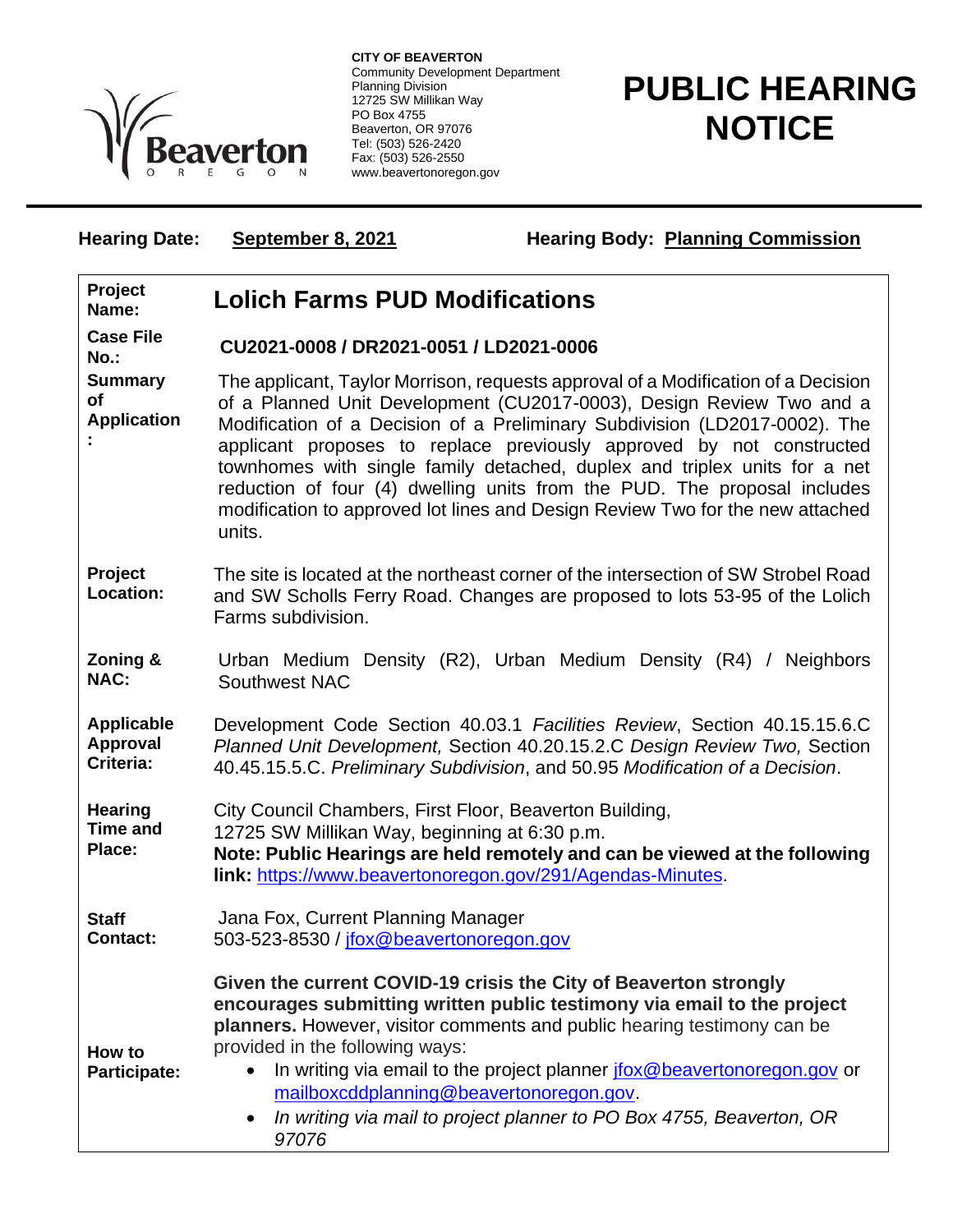- *In person on a video link.* The Planning Commission Meeting can be viewed from the Beaverton Building Council Chambers, and in-person public hearing testimony may be provided on a computer set up in the Beaverton Building.
- *Join Zoom webinar conference via phone or computer. Meeting ID and password, as well as the meeting link, can be found at*  [https://www.beavertonoregon.gov/291/Agendas-Minutes.](https://www.beavertonoregon.gov/291/Agendas-Minutes)

*NOTE: The City of Beaverton has declared a State of Emergency due to COVID-19 and the Community Development Division is closed to the public until further notice. The Community Development Department is evaluating temporary changes to processes and procedures to respond appropriately to the COVID-19 State of Emergency, and is committed to ensuring that the land use review process continues to fulfill the requirements of state and local law while protecting the health and wellbeing of the community.*

Pursuant to Section 50.83 of the Beaverton Development Code, written comments or exhibits submitted prior to the hearing to be submitted by staff at the hearing must be received by the City Recorder no later than 4:30 p.m. on the day of the scheduled hearing. Mailed written comments to the Commission should be sent to the attention of Jana Fox, Planning Division, PO Box 4755, Beaverton, OR 97076. To be made a part of the staff report, correspondence needs to be received by **August 27, 2021**. All written testimony provided prior to the meeting will be provided to Planning Commission prior to their decision. Please reference the Case File Number and Project Name in your written comments. Comments may also be provided via email to [jfox@beavertonoregon.gov.](mailto:jfox@beavertonoregon.gov)

A copy of all documents and evidence submitted by or on behalf of the applicant, and applicable review criteria, are available for inspection. Please contact the project planner for more information or to view documents electronically. A copy of the staff report will be available for inspection at no cost at least seven (7) calendar days before the hearing. A copy of any or all materials will be provided at a reasonable cost. A copy of the staff report may also be viewed online at: [www.beavertonoregon.gov/DevelopmentProjects](http://www.beavertonoregon.gov/DevelopmentProjects) Staff strongly encourages you to participate in the public process by reviewing documents online and viewing the public meeting at [https://www.beavertonoregon.gov/291/Agendas-Minutes.](https://www.beavertonoregon.gov/291/Agendas-Minutes) If you do not have the technology to view documents, watch, or participate in the meeting, please contact the project planner for additional support.

The Planning Commission shall conduct hearings in accordance with adopted rules of procedure and shall make a decision on the development application after the hearing closes. Failure to raise an issue in a hearing, by testifying in person or by letter, or failure to provide statements or evidence with sufficient specificity to afford the decision making authority an opportunity to respond to such issue, precludes appeal to the Land Use Board of Appeals on the issue.

## **Facilities Review Committee Meeting Day: Wednesday, August 18, 2021**

The Facilities Review Committee is not a decision making body, but advises the Director and Planning Commission on a project's conformity to the technical criteria specified in Section 40.03 of the Beaverton Development Code. The Director will include the Committee's recommendation in the staff report to the decision making authority. The Facilities Review Committee meeting is open to the public, but is not intended for public testimony.

*Accessibility information: This information can be made available in large print or audio tape upon request. Assistive listening devices, sign language interpreters, or qualified bilingual interpreters can be made available at any public meeting or program with 72 hours advance notice. To request these services, contact Jana Fox by calling 711 503-523-8539 or email jfo[x@beavertonoregon.gov.](mailto:lrussell@beavertonoregon.gov)*